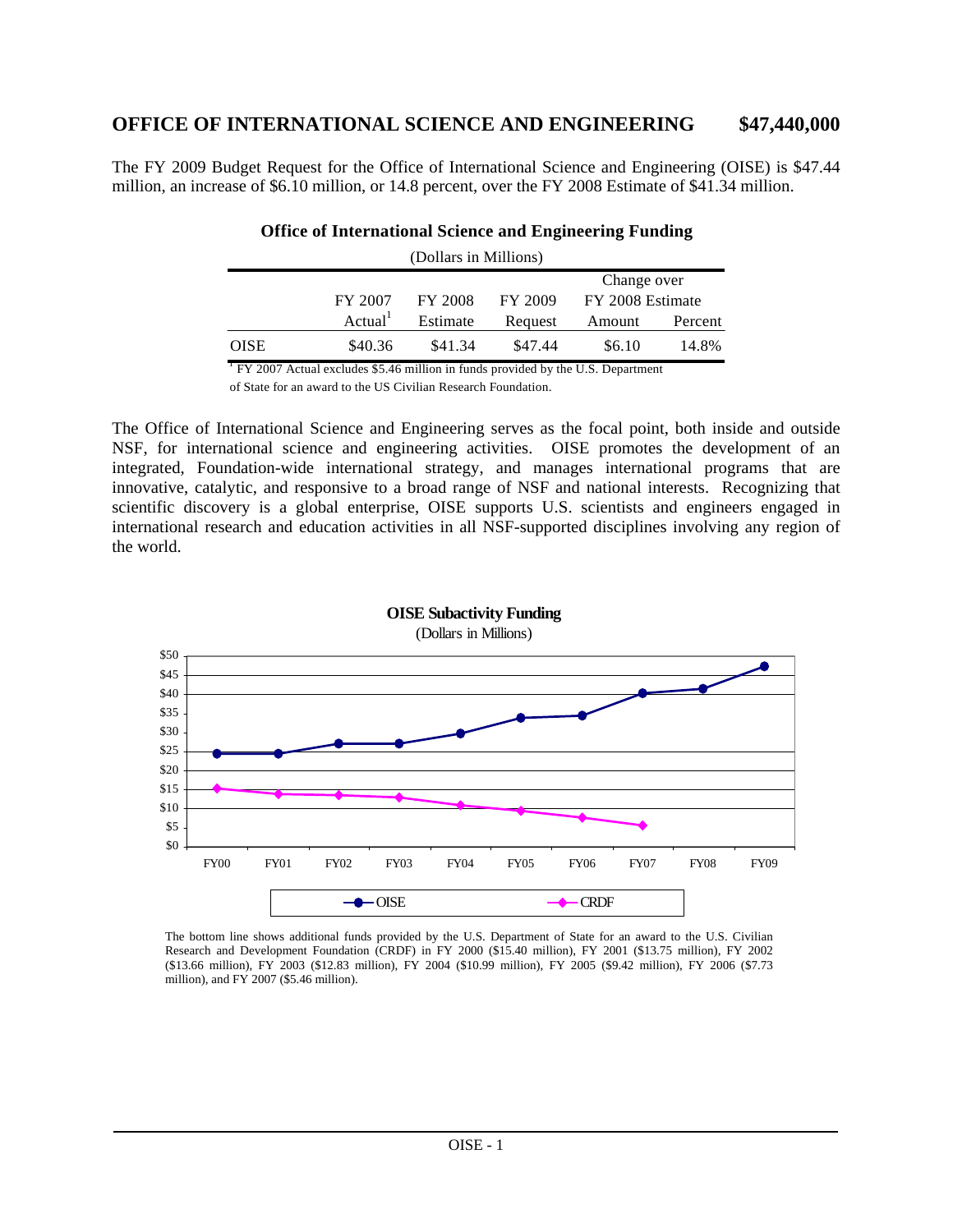### **RELEVANCE**

Science and engineering are international enterprises critical to American competitiveness and security. Bold exploration at the frontiers of science and engineering increasingly requires international partnerships. NSF – as the Nation's principal source of support to U.S. universities for fundamental science, mathematics, and engineering research and education – plays a unique role in leading the worldwide efforts of the U.S. science, engineering, and education communities.

OISE programs and activities are designed to complement and enhance the Foundation's broad research and education portfolio and to overcome barriers involved in international collaboration. America's next generation of scientists and engineers must be able to work effectively in the global arena and marketplace. OISE supports programs that enable students and researchers to experience and engage in international research and educational activities across such areas as cyberinfrastructure, complex biological systems, natural hazards prediction and mitigation, nanotechnology, water resources, and math and science education. OISE carries out its functions by working closely with the other NSF directorates and offices as well as through its own programs. Additionally, OISE manages NSF's offices in Beijing, Paris, and Tokyo that report on and analyze in-country and regional science and technology developments and policies, promote greater collaboration between U.S. and foreign scientists and engineers, liaise with foreign counterpart agencies and research institutes, and facilitate coordination and implementation of NSF research and education programs.

| <b>Summary of Major Changes in Office-wide Investments</b> | (Dollars in Millions) |
|------------------------------------------------------------|-----------------------|
|                                                            |                       |

#### $Discovery + $5.18$

Disciplinary and Interdisciplinary Research (+\$5.18 million).

In FY 2005, OISE launched a pilot program: *Partnerships for International Research and Education (PIRE).* This program funds innovative, international collaborative research projects that link U.S. institutions and researchers at all career levels with premier international collaborators to work at the most promising frontiers of new knowledge. In FY 2007, OISE held a second PIRE competition. More than 500 preliminary proposals were submitted, the largest response ever for an OISE program. Given the increasing importance of the U.S. scientific and engineering community having access to the best researchers and facilities around the world, OISE will build on the first two PIRE competitions by supporting a third solicitation in FY 2009. OISE will invest \$3.0 million in new funds in the FY 2009 PIRE competition resulting in a program total of \$15.0 million. For Cyber-enabled Discovery and Innovation (CDI), a \$500,000 investment is proposed for FY 2009. Working in partnership with the Directorate for Computer and Information Science and Engineering (CISE), OISE's objective is to identify and link communities of researchers across international boundaries to facilitate communication and collaboration between the United States and the international scientific community. The remaining \$1.68 million in new funds will be used to augment other international collaborative research supported by OISE as well as international planning visits and workshops program.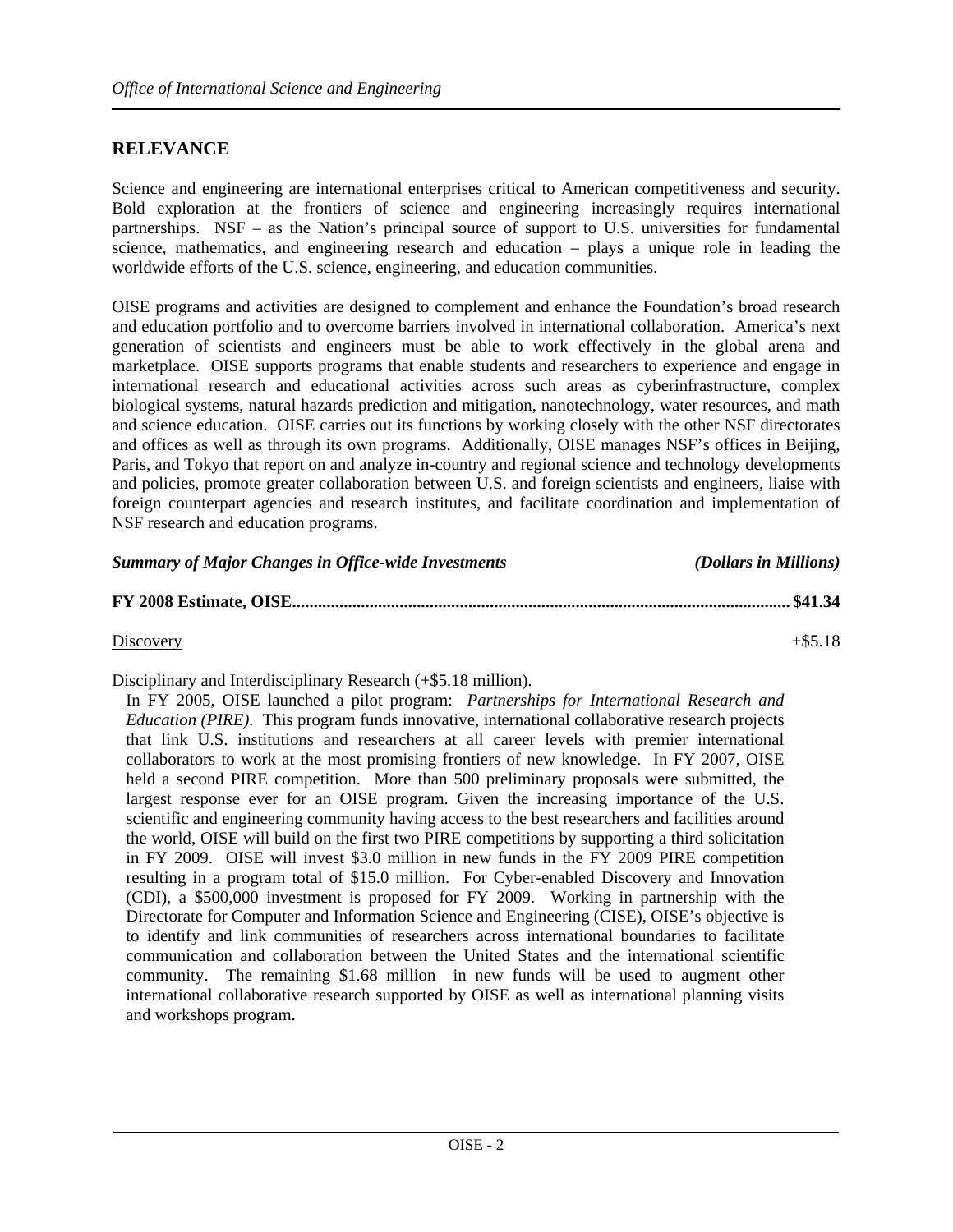#### $Learning + \$0.65$

OISE makes significant investments in developing and strengthening the current and future pool of scientists and engineers. In FY 2009, OISE will reallocate funding to augment OISEmanaged programs in order to provide international experiences for students and researchers.

International Research Experiences for Students (+\$500,000).

This funding, coupled with other funding that OISE will make available, will expand OISE's investment by \$500,000 to \$3.15 million, thus enabling OISE to support a higher percentage of highly-rated projects. Awareness of this program has grown, and additional funding will support approximately 60 more U.S. undergraduate and graduate students (increasing the total to approximately 360 per year) by providing early-career growth opportunities through international cooperative research training and networking, and mentoring. This program was one of three new programs introduced by OISE in 2004 and will undergo review by the 2008 Committee of Visitors.

International Research Fellowship Program (+\$400,000).

In FY 2009, an increase of \$400,000 will bring the program total to \$4.50 million. The additional funding will support 2 to 3 additional postdoctoral fellows, which will result in 40+ international postdoctoral fellows supported under this program. The Committee of Visitors in 2005 recommended that OISE allocate additional resources to increase the funding rate of this highly subscribed and successful program. In response, OISE has incrementally increased program support each year since 2005.

Research Experiences for Teachers Program (-\$250,000).

As a primary focus of OISE programs is providing international research experiences for students, OISE will reduce the support for the Research Experiences for Teachers Program from \$500,000 to \$250,000 in FY2009.

### Stewardship  $+$ \$0.27

A number of activities are funded directly from NSF's programs to advance NSF's Stewardship goal. These include Intergovernmental Personnel Act appointments, NSF-wide studies and evaluations, and mission-related information technology investments. As is discussed further in the Stewardship chapter of this Request, in FY 2009 NSF has realigned IT investments to tie mission-related activities more directly to NSF's programs.

Subtotal, Changes  $+$ \$6.10

**FY 2009 Request, OISE..................................................................................................................... \$47.44** 

# **OISE Priorities for FY 2009**

During the past several years, OISE has implemented changes to define more clearly its programmatic priorities, to better link OISE to overall NSF goals, broaden the applicant pool and to move toward larger, more innovative awards. OISE's key programmatic themes for FY 2009 are:

- Promoting research excellence through international collaboration; and
- Providing U.S. students, postdoctoral researchers, and junior faculty with international research and education experiences.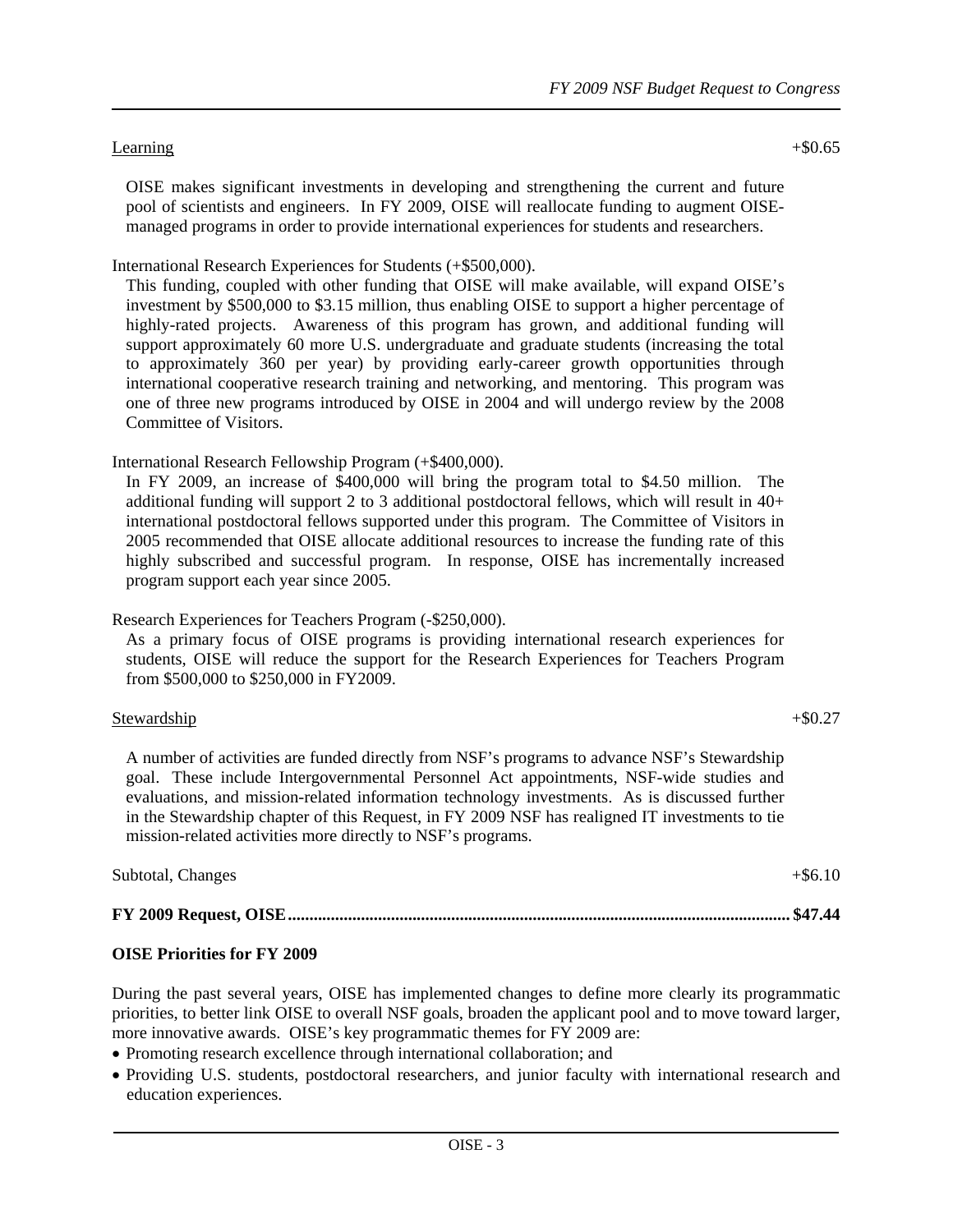These themes reflect the fact that the process of discovery and the scientific/engineering workforce are increasingly global. The United States needs to engage actively in the global research community through collaborative research and must ensure that its young scientists and engineers are capable of operating in an international research environment and a global market.

The OISE portfolio, which is primarily made up of awards to U.S. researchers and institutions, reflects both programs managed by OISE and investments made in partnership with other NSF directorates and offices. Approximately 54 percent of OISE's portfolio is available for all new awards each year while approximately 39 percent of OISE's portfolio is available for new research grants. The remainder is used primarily to fund awards made in previous years.

Specific emphases in FY 2009 are to:

- Continue major investments to promote research excellence through international collaboration. OISE will hold a third competition of the **Partnerships for International Research and Education**  program. OISE will partner with other NSF research directorates and offices and foreign research organizations to catalyze research in NSF's **Cyber-enabled Discovery and Innovation** program. Other OISE investments to advance research excellence include: supporting workshops and planning visits to explore and develop collaborations; and co-funding and supplemental funding to highly competitive NSF awards that involve international work.
- Support **international research and education experiences** for U.S. early-career researchers, students, and teachers through OISE-managed and other NSF programs. This includes: the International Research Experiences for Students; the East Asia and Pacific Summer Institutes for U.S. Graduate Students; the Pan-American Advanced Studies Institute; the International Research Fellowship Program for postdoctoral researchers; funding for undergraduate and graduate students, postdoctoral researchers, and early-career faculty to engage in international collaborative activities; and opportunities for K-12 students and teachers.
- Promote increases in America's science and engineering talent pool by **broadening participation** of women and underrepresented groups in NSF-supported international research and education activities.
- Provide U.S. Government support to key **multilateral organizations**, thereby enabling U.S. scientists to participate in these global efforts. Multilateral groups expected to be funded include the Human Frontier Science Program, Global Biodiversity Information Facility, International Council for Science, International Neuroinformatics Coordinating Facility, and International Institute for Applied Systems Analysis.
- Continue efforts to expand networks between the U.S. research community and those in **developing countries** as well as to identify new opportunities for collaboration.

### **NSF-WIDE INVESTMENTS**

In FY 2009, OISE will support research and education efforts related to broad, Foundation-wide investments in a number of areas including the Administration's interagency R&D priorities.

These investments are based on a highly-focused and strategic framework that simultaneously strengthens core research, enhances interdisciplinary collaborations, promotes the integration of research and education, and collectively benefits the U.S. economy and citizenry. Within OISE, funding will support/contribute to ensuring that U.S. research and education objectives in these important areas benefit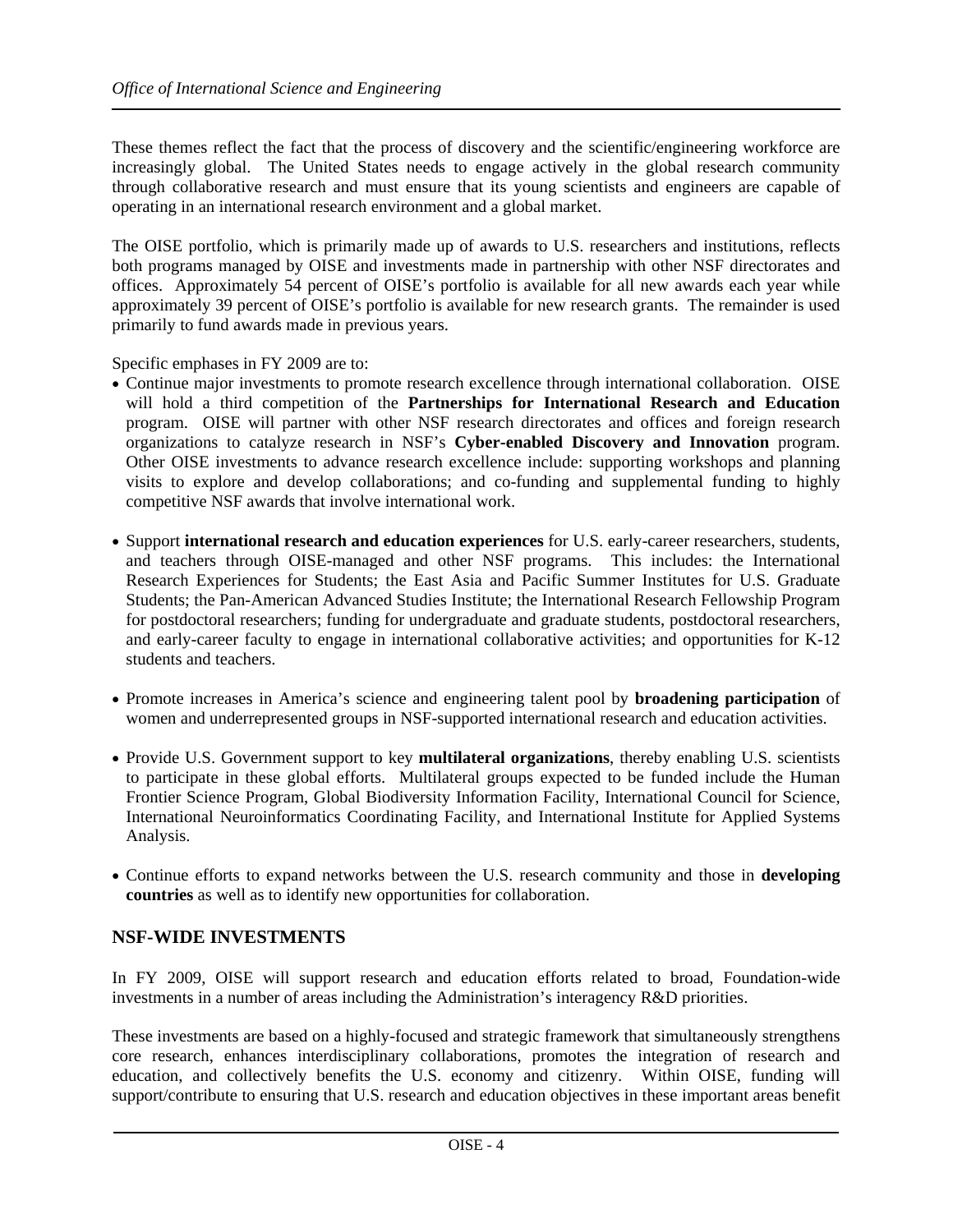from international collaboration. OISE investments focus on innovative, catalytic activities, with the understanding that U.S. researchers with established international collaborations will seek funding directly from other NSF directorates/offices. OISE investments in these NSF-wide investment areas support planning visits, workshops, principal-investigator-led collaborative research, international research experiences for U.S. students and postdoctoral researchers, and other catalytic activities.

| (Dollars in Millions)                  |         |          |                          |                                 |            |
|----------------------------------------|---------|----------|--------------------------|---------------------------------|------------|
|                                        |         |          |                          | Change over<br>FY 2008 Estimate |            |
|                                        | FY 2007 | FY 2008  | FY 2009                  |                                 |            |
|                                        | Actual  | Estimate | Request                  | Amount                          | Percent    |
| Biocomplexity in the Environment       | \$0.14  |          |                          |                                 | N/A        |
| Cyber-enabled Discovery and Innovation |         | 0.50     | 0.50                     | -                               |            |
| Cyberinfrastructure                    | 1.30    | 0.75     | 0.75                     | -                               |            |
| Human and Social Dynamics              | 0.47    | 0.50     | $\overline{\phantom{a}}$ | $-0.50$                         | $-100.0\%$ |
| International Polar Year               | 0.54    | 0.40     |                          | $-0.40$                         | $-100.0\%$ |

### **Office of International Science and Engineering NSF-wide Investments**

**Biocomplexity in the Environment** and **Human and Social Dynamics:** With the conclusion of these priority areas in FY 2007 or FY 2008 (as noted in the table above), key components of these investments will be retained for core programs.

**Cyber-enabled Discovery and Innovation:** A \$500,000 investment for CDI is proposed for FY 2009. Working in partnership with CISE, OISE's objective is to identify and link communities of researchers across international boundaries to facilitate communication and collaboration between the United States and the international scientific community.

**Cyberinfrastructure:** OISE will maintain its funding level of \$750,000 for Cyberinfrastructure. OISE will coordinate with NSF directorates and offices to ensure that the international dimensions of cyberinfrastructure are highlighted and developed.

**International Polar Year:** With the conclusion of IPY in March 2009, key components of this investment will be retained for core programs.

# **QUALITY**

OISE maximizes the quality of research and education activities it supports through the use of a competitive, merit-based review process. Within the existing portfolio, the percentage of funds allocated to projects that undergo merit review was 69 percent in FY 2007 and is estimated at 65 percent in FY 2008 and 70 percent in FY 2009. The majority of projects that did not undergo external review were supplements that added an international dimension to projects already merit reviewed and funded by NSF disciplinary programs.

To ensure the highest quality in processing and recommending proposals for awards, a Committee of Visitors composed of external experts reviewed OISE in FY 2005 and affirmed the high quality of funded projects, of OISE's program portfolio management, and of OISE's unique enabling role within NSF regarding international activities and issues. The Committee of Visitors' 2005 report stated that the new OISE program, Partnerships for International Research and Education (PIRE), was a bold new program.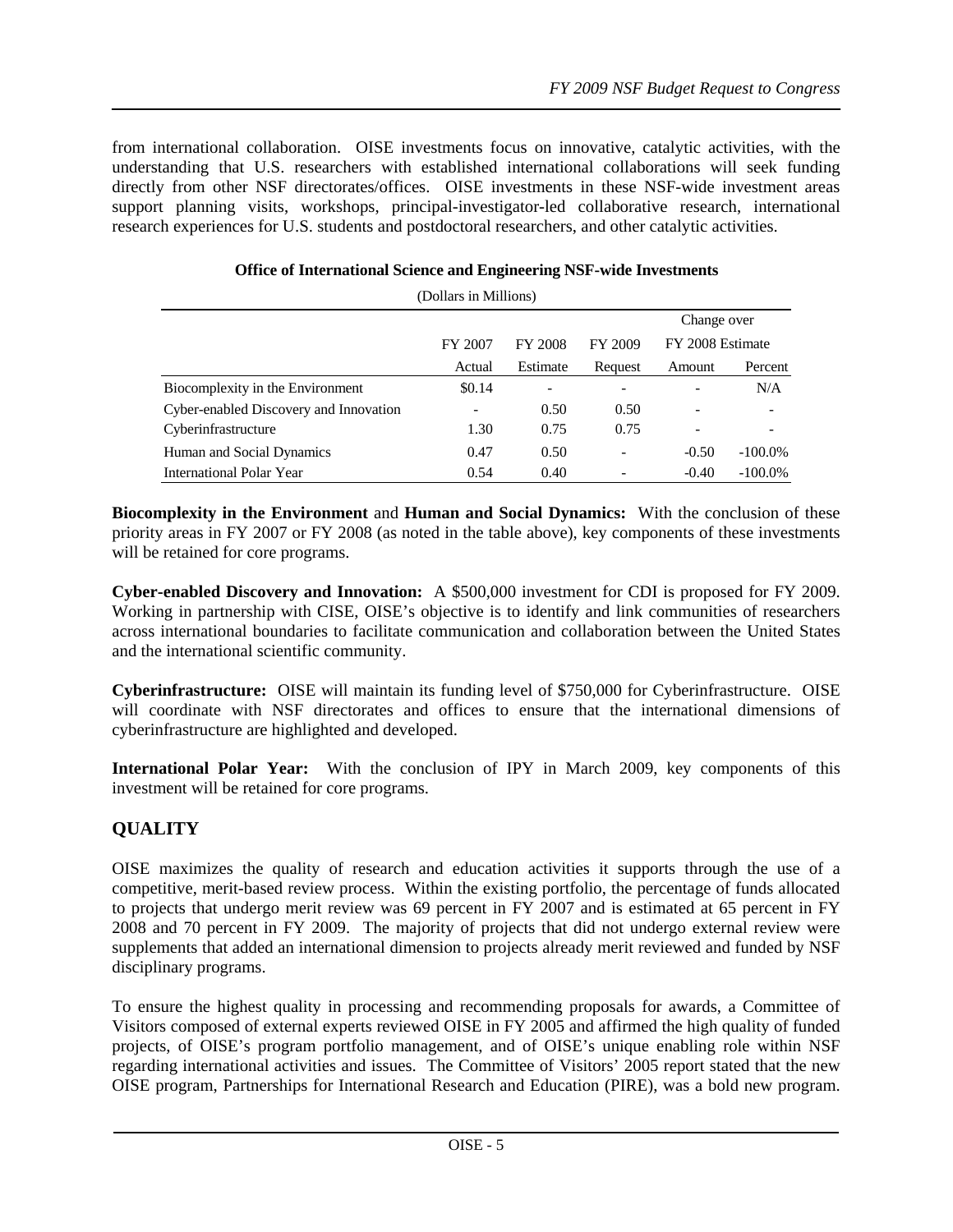The Committee of Visitors meeting planned for Spring of 2008 will, *inter alia*, review the results of the first two PIRE competitions and will make recommendations for future PIRE competitions.

Additionally, the Advisory Committee for International Science and Engineering, composed of members representing the U.S. research and education community across disciplines, was established in June 2005. The committee meets twice a year and advises OISE on its programs and the integration of international activities across the Foundation. The committee includes a balanced representation of women, members of under-represented minorities, and geographic regions.

# **PERFORMANCE**

The FY 2009 Budget Request is aligned to reflect funding levels associated with the Foundation's four strategic outcome goals stated in the FY 2006-2011 Strategic Plan. These goals provide an overarching framework for progress in fundamental research and education and facilitate budget and performance integration.

| <b>Office of International Science and Engineering</b> |         |          |         |                  |         |  |
|--------------------------------------------------------|---------|----------|---------|------------------|---------|--|
| <b>By Strategic Outcome Goal</b>                       |         |          |         |                  |         |  |
| (Dollars in Millions)                                  |         |          |         |                  |         |  |
|                                                        |         |          |         | Change over      |         |  |
|                                                        | FY 2007 | FY 2008  | FY 2009 | FY 2008 Estimate |         |  |
|                                                        | Actual  | Estimate | Request | Amount           | Percent |  |
| Discovery                                              | \$27.45 | \$26.39  | \$31.57 | \$5.18           | 19.6%   |  |
| Learning                                               | 11.95   | 12.60    | 13.25   | 0.65             | 5.2%    |  |
| Research Infrastructure                                |         | ٠        |         |                  | N/A     |  |
| Stewardship                                            | 0.96    | 2.35     | 2.62    | 0.27             | 11.5%   |  |
| <b>Total, OISE</b>                                     | \$40.36 | \$41.34  | \$47.44 | \$6.10           | 14.8%   |  |

Totals may not add due to rounding.

### **Recent Research Highlights**



Large tanker vessels pose a risk in the Bosphorus Strait due to the narrowness of the waterway and the high volume of ship traffic. *Credit: Tayfur Altiok.*

**► Reducing Accident Risks in Narrow Waterways:** A team at Rutgers University has developed a computer-based risk model that can improve vessel traffic management in narrow waterway passages while also mitigating risks to the local environment and population. The Rutgers team collaborated with Bosphorus University in Istanbul to develop a high-fidelity simulation model that replicates maritime operations in the Istanbul Strait. The Strait is among the world's busiest and most accident-prone waterways. The risk model computes the probabilities of potential accidents, instigator probabilities, accident probabilities, and consequences. The mathematical risk model is

superimposed onto a simulation model and then analyzed in order to find ways to mitigate the risks involved. U.S. waterway managers recognize that these important modeling/risk insights can be applied with significant benefit to narrow waterway passages in the U.S.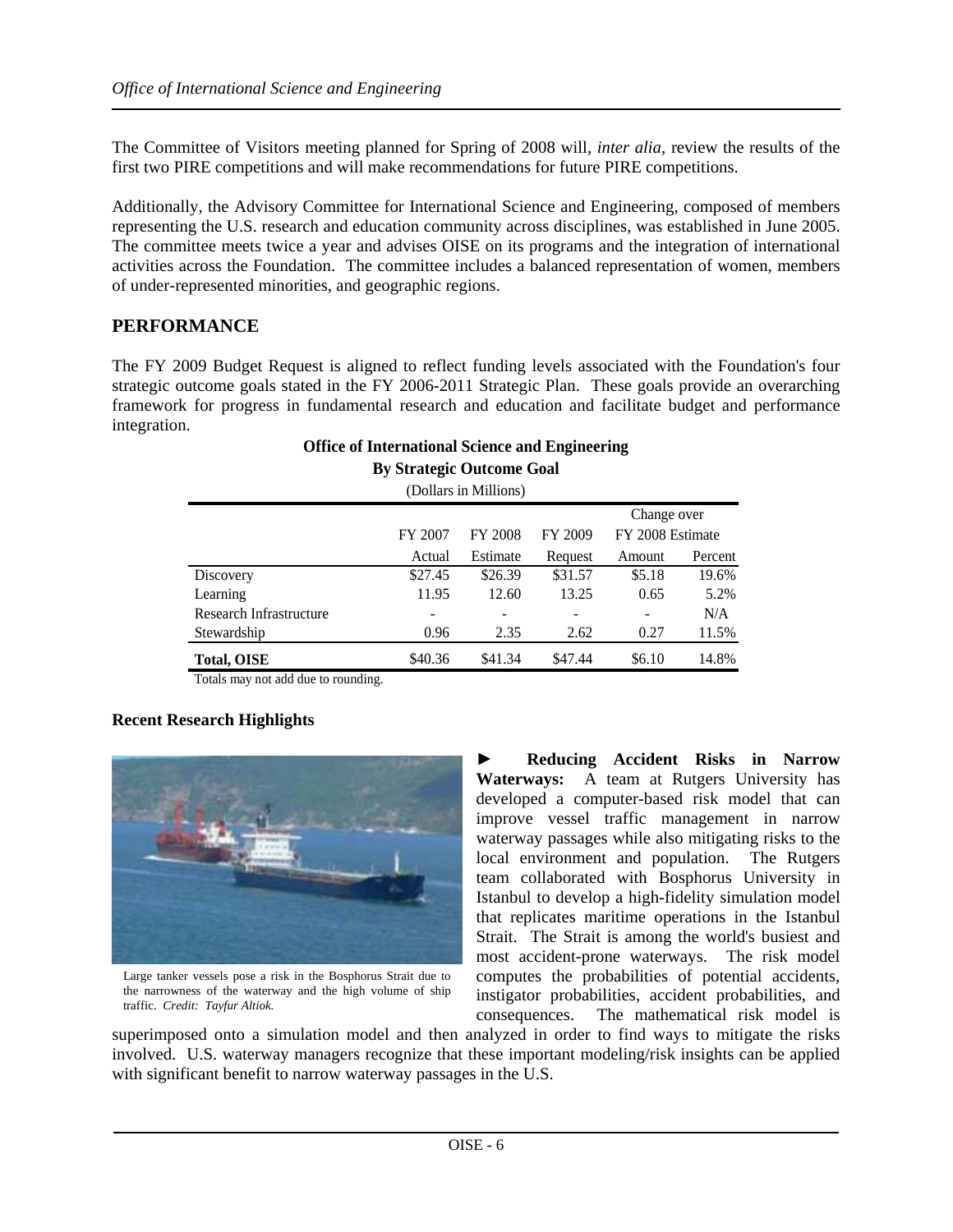**► U.S. and Austria Collaborate to Solve Computational Problems in Science and Mathematics:** Computer science researchers at the University of Kentucky, Johannes Kepler University of Linz, Austria, and the Karl-Franzens University of Graz, Austria are collaborating to develop tools to hasten from six to 12 months to a few days the identification of algorithms capable of solving industrial-quality computations. New research developments in algebraic multigrid have enabled the U.S. and Austrian teams to produce an open-source, community resource to develop an expert system for more swiftly choosing algorithms capable of solving complex, industrial-quality computational problems. Potential applications of the work include producing useful software and new methods for determining how injected drugs spread throughout the body and how they might be directed to specific locations. The participation of students is crucial to the success of the research.



An example of computational modeling of head tissues. *Credit: Craig Douglas.*



Shown here is Mr. Andrew Marchesseault, in the clean room facility at the Technical University of Braunschweig, inspecting visually a micro-sensor that he fabricated in the laboratory. Mr. Marchesseault is a dual-degree master's student at the University of Rhode Island. *Credit: Andrew Marchesseault.* 

**► U.S.** – **German Team Investigating Faster, More Accurate Method for Detecting Viruses Using Mass Measurement:** U.S. and German researchers have made discoveries that can speed up and improve the sensitivity of detection of disease-causing viruses using rapid mass measurements. Currently, the improved production speed and quality of manufactured viruses is a major component in engineering research. The quality of viruses is important in both vaccine productions as well as for gene therapy, and speed can be a major factor during flu seasons since viruses mutate very quickly and time between vaccine discovery and distribution is limited. The researchers are part of a collaboration funded through the Partnerships for International Research and Education program supported by NSF's Office of International Science and Engineering and the Division of Chemical, Bioengineering, Environmental, and Transport Systems.

**► Graduate Students Study Links Between African and U. S. Weather Systems:** Graduate students worked with American and international researchers on a project called the African Monsoon Multidisciplinary Analysis. The NSFfunded graduate research team, based in the West African region, focused on studying storms and weather systems at their source. In Cape Verde, they investigated easterly waves, developing tropical cyclones, Saharan dust outbreaks, convection, and cloud microphysics. In Senegal, they used advanced equipment to track precipitation, predict rainfall, and measure air pressure. Their findings contributed to the understanding of the effects of African weather systems on the U.S., particularly how land storms become ocean storms and then make their way west to U.S. and Caribbean waters.



Graduate students study African storms onboard a DC-8 airplane to understand links to U.S. storms. *Credit: Dr. Gregory Jenkins, Howard University.*